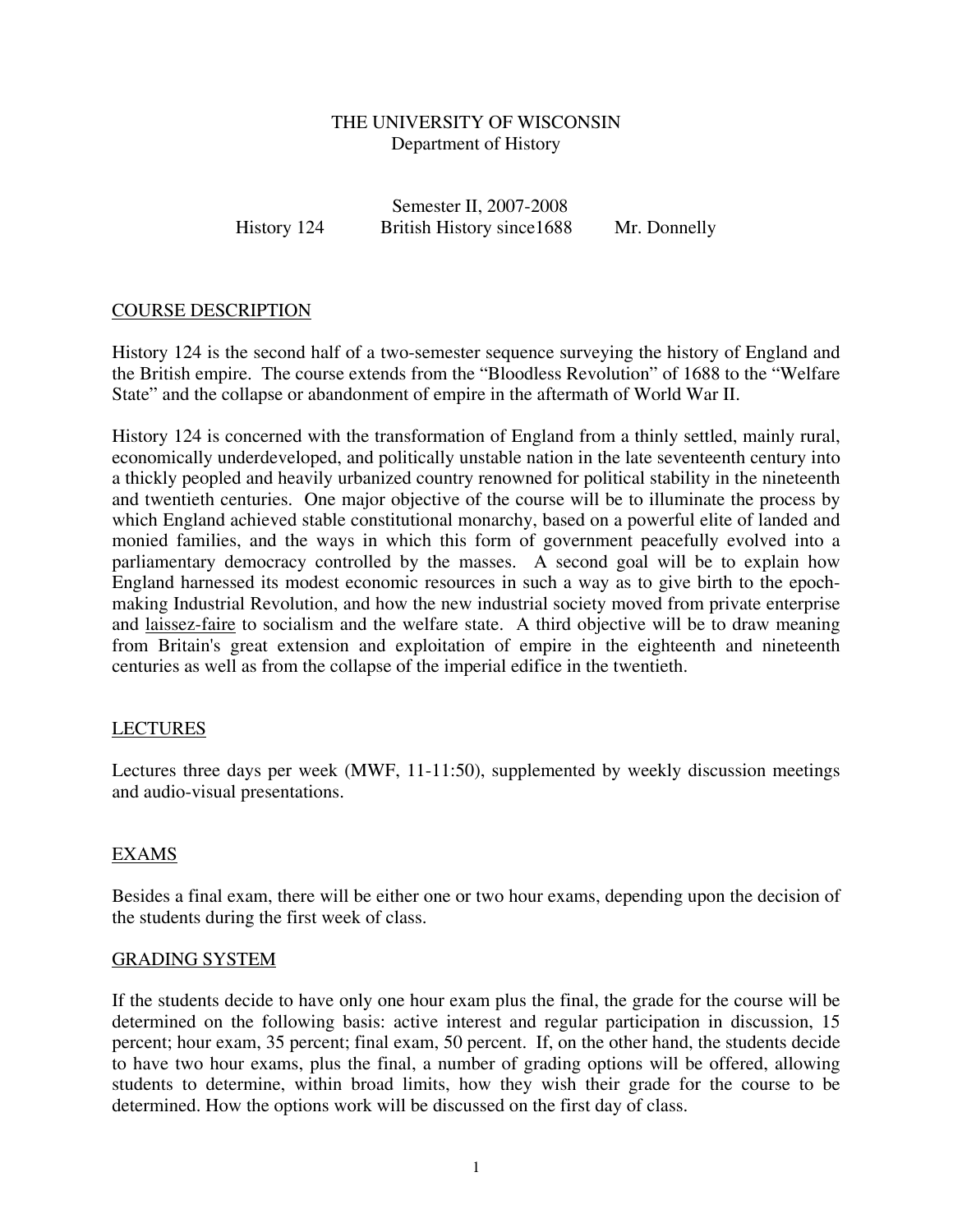# REQUIRED READINGS

Cannadine, David, The Rise and Fall of Class in Britain (Columbia University Press paperback)

Heyck, Thomas William, The Peoples of the British Isles: A New History, Vol. 2: From 1688 to 1870, and Vol. 3: From 1870 to the Present (Lyceum Books paperbacks).

Hobsbawm, E. J., Industry and Empire. Pelican Economic History of England, Vol. 3 (W.W. Norton paperback).

Miller, John, James II (Yale University Press paperback).

Porter, Bernard, The Lion's Share (Longman paperback).

## GENERAL COURSE OUTLINE

Week Topic